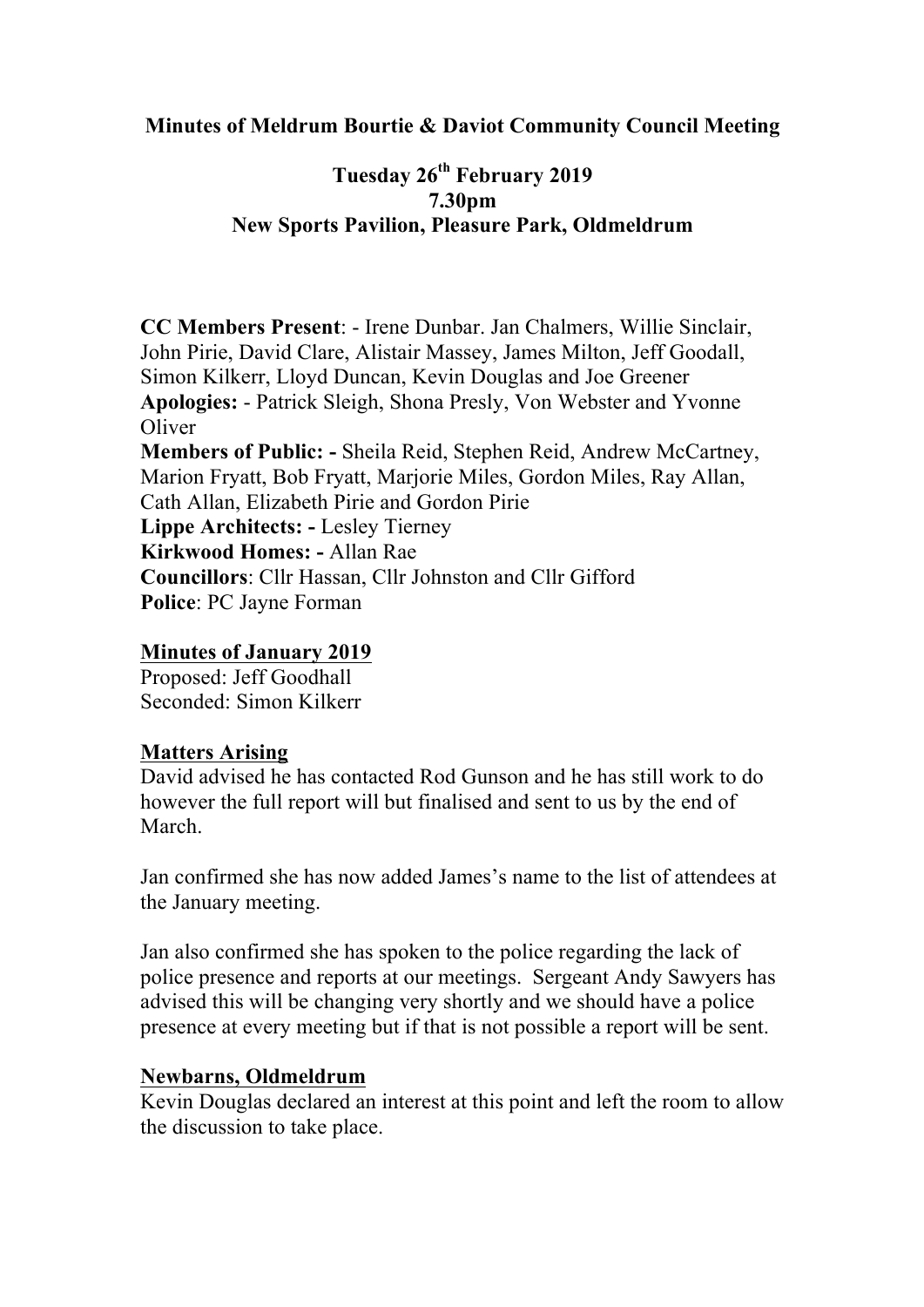Lesley advised they have entered two bids into the LDP bid process. The council has issued a report supporting the first bid which Lippe Architects and Kirkwood Homes requested 88 homes on however the council have now increased capacity to maximum of 146 homes.

The second bid has been rejected by council officers at the moment. Lesley advised further representation will be made by them to request both bids are added to this next LDP.

Allan advised there will be no more than 200 homes built on the whole site and the current layout he has is for 180 homes.

Allan confirmed that 40% open space is still required for developments at the moment. Allan stated there may be a possibility of some of the open space land which could become an extension to the pleasure park but this could only happen when the whole site is developed.

He also confirmed there would be a mix of  $2$  bed  $-4$  bed houses.

Lesley advised Scottish Water will be realising some capacity this summer but only for sites that are already allocated to the current LDP.

Jeff asked Allan if Kirkwood is planning on building any bungalows. Allan replied they will be looking at this as bungalows are asked for on a regular basis.

Jeff asked who will maintain the land that will create an extension to the pleasure park. Allan advised there is a number of possibilities and nothing has been decided it. He said it was very much open for discussion. Jeff also noted there could be significant costs required to maintain this land.

Cllr Johnston commented there are a lot of things the community would need to discuss on this and suggested a separate meeting could be set up to discuss this.

Lesley stated further public consultation will need to be done but would ask for the community council's support in the whole site being developed.

Lesley commented the primary school is over capacity just now however will fall by 2021and the academy will be over capacity by 1% by 2022. Allan advised that developer obligations would be allocated to whatever the council feels is most needed in the town.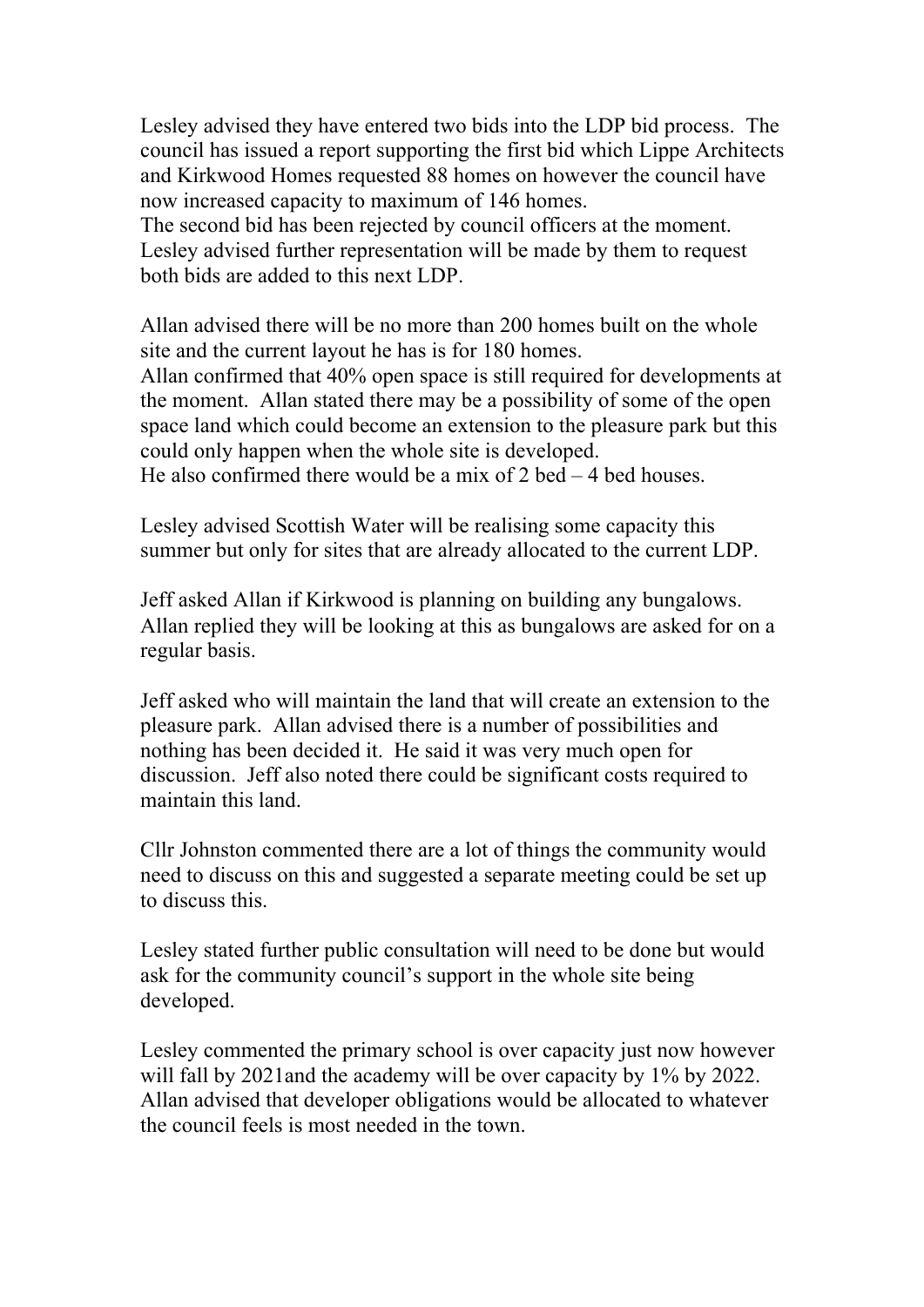Cllr Johnston once again reiterated the need for a separate meeting to be organised to discuss the land which could be an extension to the pleasure park.

Elizabeth Pirie asked if there will be any pedestrian crossing being put in place from this development

Allan advised they will be required to make a contribution to a new pedestrian crossing as the council have asked them to do this.

## **Police Report**

Pc Jayne Forman read out the following report:

Between the dates of 1 January 2019 and 26 February 2019 the following crimes/offences or incidents have occurred within your community.

13 Crime Files have been raised with 5 Detected, 6 Enquiry Ongoing and 2 Undetected.

## THREATENING AND ABUSIVE BEHAVIOUR

1 x S38 Oldmeldrum – Undetected - insufficient evidence to profer charges.

## ASSAULT

1x Domestic Assault - Oldmeldrum – Undetected - insufficient evidence to profer charges.

## COMMUNICATIONS OFFENCE

1 x Communications Offence – Oldmeldrum – Detected - report to Procurator Fiscal CARRY A KNIFE ON SCHOOL PREMISES 1 x Carry a Knife on School Premises – Detected – report to Procurator Fiscal and Childrens Reporter

## THEFT

1 x Theft of Gas Bottles – Barra Castle – Oldmeldrum – Undetected – enquiry ongoing

1 x Theft of Oil – Balcairn Cottages, Oldmeldrum - Undetected – enquiry ongoing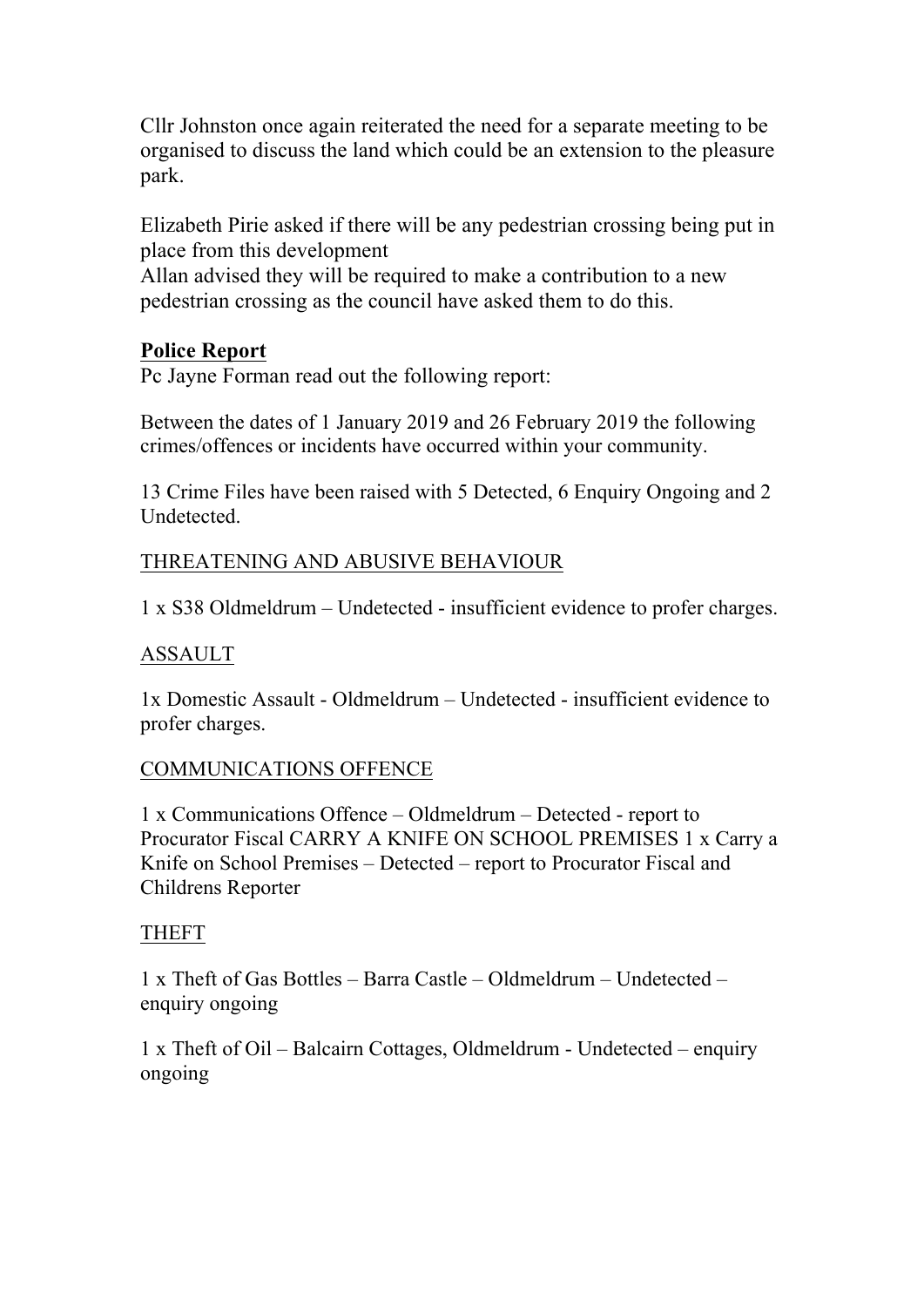#### HOUSEBREAKING

1x Attempted Housebreaking – stable had lock prized off – Bourtie Oldmeldrum – Undetected - enquiry ongoing

#### ROAD TRAFFIC OFFENCES

1 x failing to stop Tillycairn Road, Oldmeldrum - Undetected – enquiry ongoing

1 x dangerous driving A947 Newmacher to Oldmeldrum - Undetected – enquiry ongoing

1 x drive without a licence A920 Oldmeldrum – Undetected – enquiry ongoing

1 x No Insurance and MOT – B9170 Inverurie to Oldmeldrum – Detected report to Procurator Fiscal

#### DRUGS

2 x possession of cannabis - Detected – Oldmeldrum - 2 x report to the Youth Justice Team.

15 STORM incidents were raised mostly relating to cattle on the road or abandoned vehicles.

2. FEEDBACK ON POLICE ACTIONS IN RESPONSE TO MATTERS RAISED AT THE PREVIOUS MEETING

Speeding – Speed checks carried out by Roads Policing Officers – National Campaign And by Response Policing Officers – local campaign

3. DETAILS OF ACTIONS IN RESPONSE TO MATTERS RAISED AT THE PREVIOUS MEETING

Local Initiative to carry out speed checks by response and roads policing officers

4. ONGOING LOCAL / FORCE-WIDE ENGAGEMENT ACTIVITIES

Current operations ongoing C.E.D.A.R - Challenge, educate, Detect and Reduce roads Policing team. An operation was conducted in the Formartine Area on Wednesday 13, Thursday 14 and Friday 15 February 2019. Nine conditional offers were issued for speeding, one person was reported for speeding and an unrelated charge and 29 Warnings were issued. Parking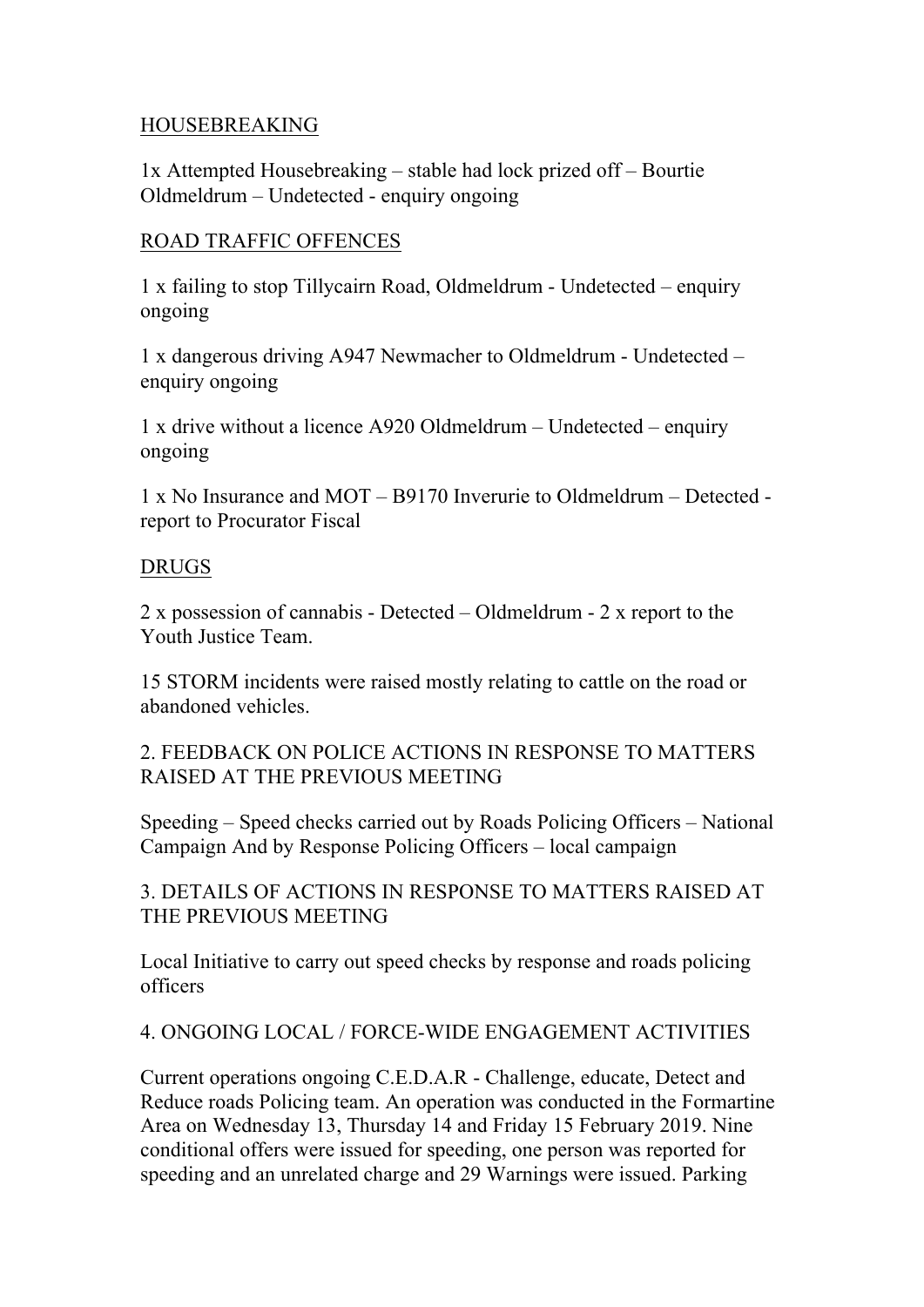tickets were also issued and drivers educated. Winter Safety Campaign vehicle stop checks. MARCH/APRIL 2019 – Police Community Surgeries will be commencing within the Formartine area. These will be led by Police Scotland however will include representatives from Aberdeenshire Council attending at local venues and providing advice to residents. Further details regarding these surgeries will be released in due course.

Jeff said he thought oil had gone missing at his house and he lives beside Balcairn. Pc Forman advised him to call in to the police station and report this.

Andrew asked if the police have managed to identify anyone who caused the damage to the baskets in the square. Pc Forman advised she will take a look at the CCTV and try to identify.

### **Members of the public**

Nothing

## **Reports from Elected members**

Cllr Johnston advised the council has taken a decision on garden waste and a skip will be available in Oldmeldrum on Saturdays going forward.

Cllr Hassan he had a very successful surgery at Meldrum Academy at the end of January. He also advised the next area committee meeting will be held on  $5^{th}$  March.

Cllr Gifford advised the council has now passed its budget and this had been committed.

Andrew McCartney asked how much winter maintenance will cost this year. Cllr Gifford replied that it will be exactly the same amount as last year.

### **Treasurers Report**

It was reported the Bank Balance as at  $26^{th}$  February 2019 is £6.300.10. David advised he applied for a sweeper and plough to help keep the streets clean however the council has misplaced the application so he will re apply in April. Cllr Johston advised to put the application in now and David agreed to do this.

## **ACTION DAVID**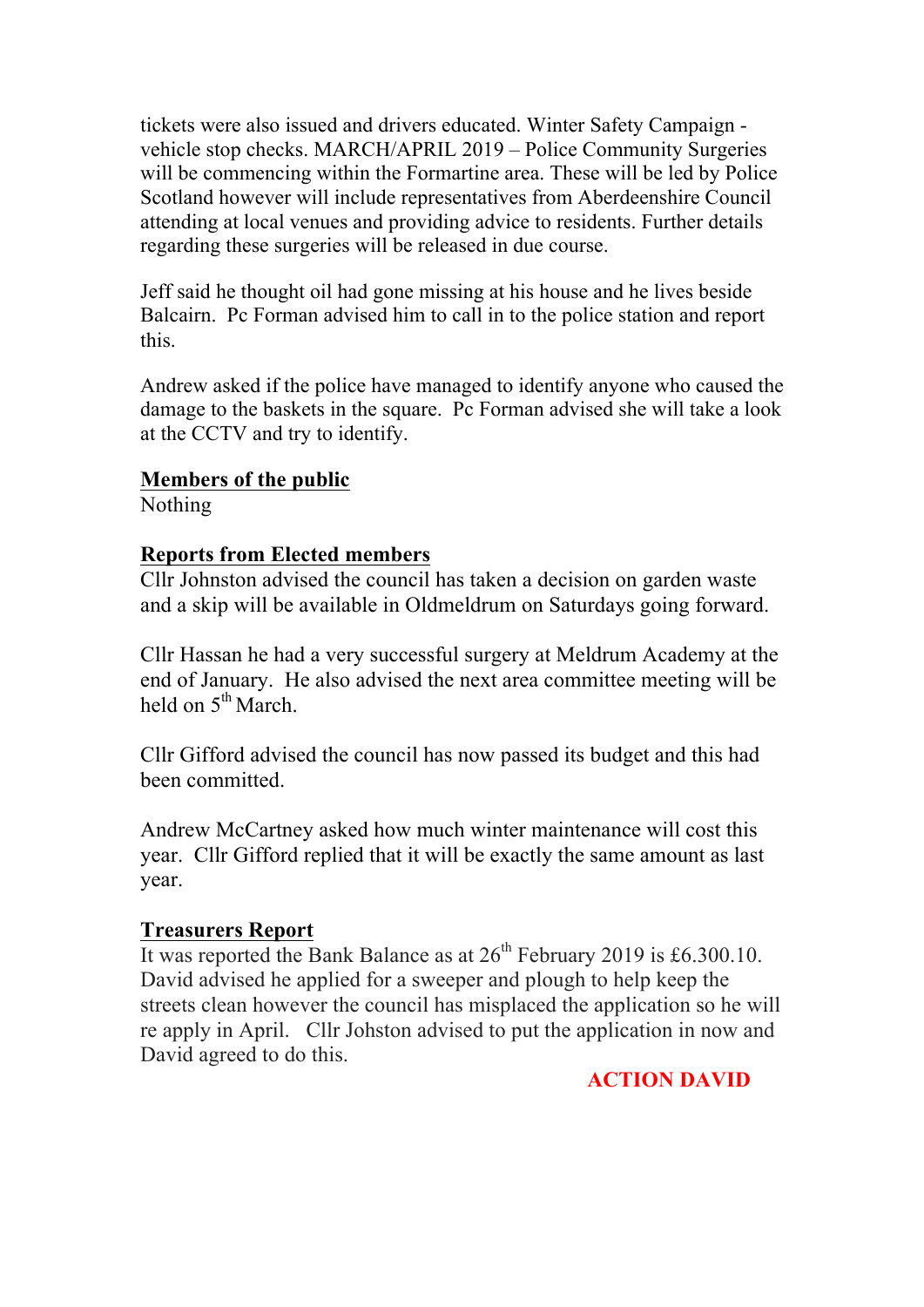### **Secretarial Report**

See attached.

## **Planning Report**

John gave a report on the planning applications for February.

## **CC Forum**

David and Jan attended the February CC Forum meeting and both agreed the talk given by fire officer Willie Chisholm was very informative and useful.

Jan advised Willie told them it will be part of the law by 2021 that smoke detectors are hard wired in all houses and will no longer just be a rule for landlords.

# **MAIG**

Andrew read out the following report:

The Group have registered this year for the first time with "Beautiful Scotland" part of "Britain in Bloom" the rules of engagement for this scheme are wide ranging e.g. working with community organisations, involving youth etc.

Judging will take place between 29th. July and 11th August.

We submitted an application under the Town & Village enhancement scheme on 29th January but to date have had no word to say if the application has been successful.

The Grant was to assist in purchasing further Barrier containers for Market Square.

There will be a litter pick on Saturday 6th April meeting at the Meadows Veterinary Centre at 09.45 am for a 10 am start. It is hoped we have a good turn out and that we will be able to cover the whole of the town. Approaches to community organisations for assistance have been circulated and we have already had a good response from the Scouts. We hope that some representation from the CC will join with other volunteers

On the day. It would be appreciated if anyone can identify a deeply contaminated area to let MAIG know so that we can delegate sufficient pickers to that area. Equipment will be supplied but volunteers are asked to bring their own gloves.

It is proposed to have an official opening of the Meldrum Petanque & Croquet Club on Saturday morning 27th. April at 11am. The facility will be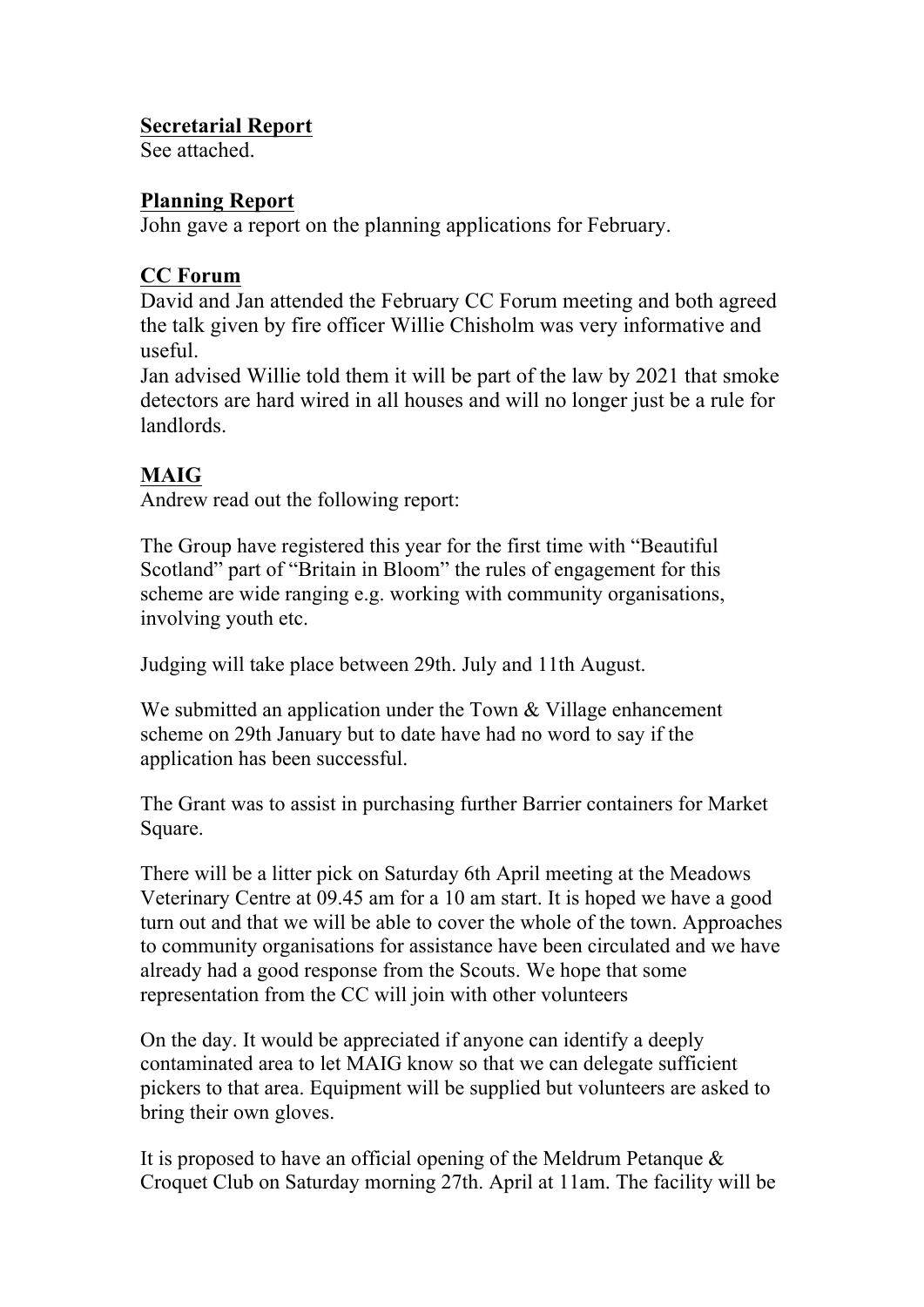open for all members of the public free of charge. The new outdoor facility will be notified on the Community Notice Board and there will also be a press release.

We have saved all the begonia tubers from last year and have now brought them out of their winter storage and planted into the growing pots and growing well,

In addition to the pansies in the barrier baskets in the town square we will shortly be hanging baskets with tulips in Market Square.

The bulk of the plug plants for summer displays will arrive towards the end of March.

Our towing tractor which is fairly reliable is 17 years old. We have looked at the Vattenfall "Unlock our Future Fund" and it would appear we tick all the boxes for funding a replacement Utility Electric vehicle. We have to submit 3 quotes and are currently fact finding what options we might consider for submitting our application.

The MAIG support fund continues to support the Groups activities with a current membership if 130. In the 5 years it has been in operation the Group have paid out in prize money over £!7,000.

We are always looking for new members and when one consider you pay £1.20 for your P &J at £1 per week would seem good value whilst at the same time giving invaluable support in making Meldrum Beautiful.

We are currently looking at Scottish Scheme called Cycling without Age Scotland" and to see what interest there might be from the elderly and residents of the nursing home and say residents of Wyverie Court.

Cllr Johsnton advised Andrew to email the council and give a specific date MAIG would like the deep clean done to tie in with the judging. He also asked Andrew to copy all four elected members into the email too.

### **Daviot Community Trust**

Willie advised the maintenance facility foundations are in, the building will arrive on  $11<sup>th</sup>$  March and will be erected in 7-10 days.

## **Heritage Society**

Alastair stated the heritage society is currently looking at the Whin Roadie and how to manage it in the future. He said a sub group of the heritage society has been set up and its first meeting is Wednesday  $27<sup>th</sup>$ February. Alastair added the group would like dog owners to be more